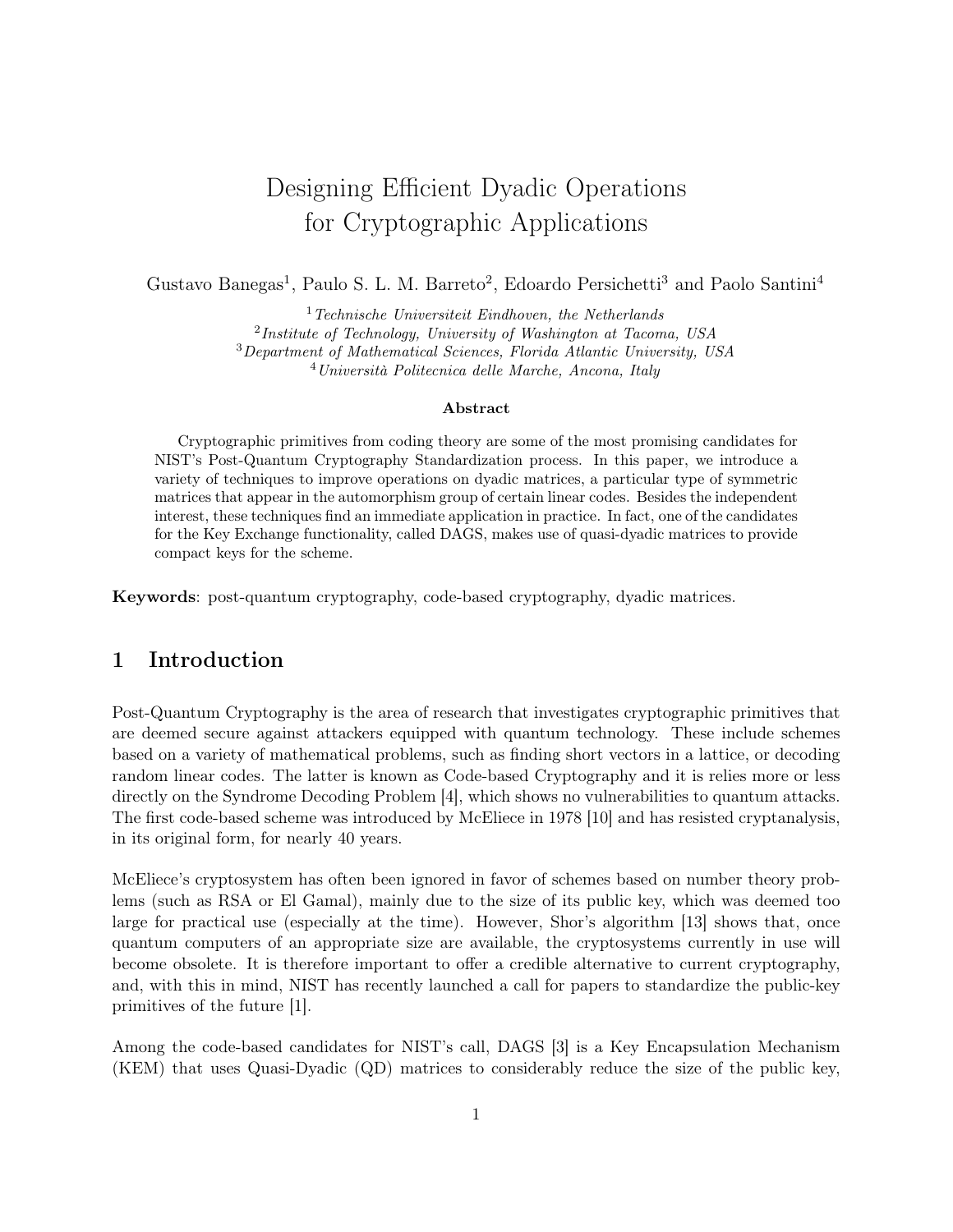following a McEliece-like approach. The proposal builds on a line of work initiated by Misoczki and Barreto [11] and subsequently developed by Persichetti in [6, 12].

Our Contribution. We analyze two separate aspects of dyadic operations. First, we present three different algorithms for that are aimed specifically at computing multiplication of dyadic matrices. These are, respectively, a "standard" approach that makes use of dyadic signatures, a specialized Karatsuba-like algorithm, and a procedure based on the Fast Walsh-Hadamard Transform (FWHT) [7], also called dyadic convolution. We analyze the performance of all three methods and report our timings.

As a second contribution, we describe a procedure that applies the LUP decomposition [5] to the dyadic case. The method effectively factors every quasi-dyadic matrix into a product of two triangular matrices and a permutation matrix. This leads to the possibility of a very efficient algorithm for computing the inverse of a matrix, which is particularly useful in code-based cryptography, for instance for computing the systematic form of a parity-check (or generator) matrix. According to our measurements, this improved inversion procedure is extremely fast, and provides a very large speedup during DAGS Key Generation.

Organization of the Paper. This paper is organized as follows. We start with some preliminary definitions in Section 2. We then present our main contributions: the various multiplication techniques are described in Section 4 and the improved inversion algorithm is presented in Section 3. We conclude by showing the results obtained when applying our techniques to DAGS; this is done in Section 5.

### 2 Preliminaries

We introduce dyadic matrices and describe some of their general properties.

**Definition 2.1** Given a ring R and a vector  $\mathbf{h} = (h_0, h_1, \dots, h_{n-1}) \in \mathbb{R}^n$ , with  $n = 2^r$  for some  $r \in \mathbb{N}$ , the dyadic matrix  $\Delta(h) \in \mathcal{R}^{n \times n}$  is the symmetric matrix with components  $\Delta_{ij} = h_{i \oplus j}$  where  $\oplus$  stands for bitwise exclusive-or. Such a matrix is said to have order r. The sequence **h** is called signature of the matrix  $\Delta(h)$ , and corresponds to its first row. The set of dyadic  $n \times n$  matrices over  $\mathcal R$  is denoted  $\Delta(\mathcal R^n)$ .

One can alternatively characterize a dyadic matrix recursively: any  $1 \times 1$  matrix is dyadic of order 0, and any dyadic matrix **M** of order  $r > 0$  has the form

$$
\mathbf{M} = \begin{pmatrix} \mathbf{A} & \mathbf{B} \\ \mathbf{B} & \mathbf{A} \end{pmatrix} \tag{1}
$$

where A and B are two dyadic matrices of order  $r-1$ . In other words,  $\Delta(\mathcal{R}^n) = \Delta(\Delta(\mathcal{R}^{n/2}))$ .

**Definition 2.2** A dyadic permutation is a dyadic matrix  $\Pi^i \in \Delta({0,1}^n)$  characterized by the signature  $\pi^i = (\delta_{ij} \mid j = 0, \ldots, n-1)$ , where  $\delta_{ij}$  is the Kronecker delta (hence  $\pi^i$  corresponds to the i-th row or column of the identity matrix).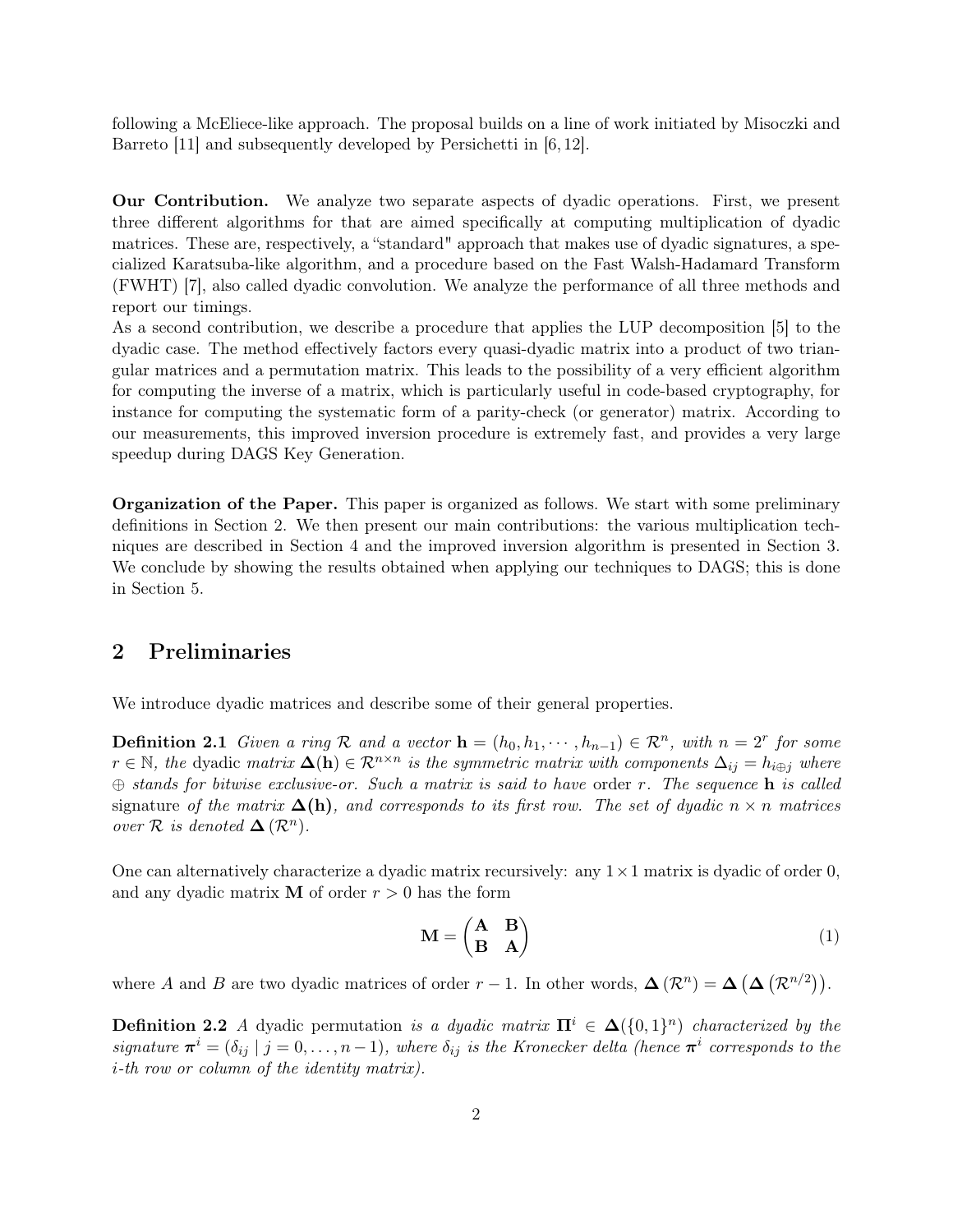A dyadic permutation is clearly an involution, i.e.  $(\mathbf{\Pi}^i)^2 = \mathbf{I}$ . The *i*-th row, or equivalently the *i*-th column, of the dyadic matrix defined by a signature **h** can be written as  $\mathbf{\Delta}(\mathbf{h})_i = \mathbf{h}\mathbf{\Pi}^i$ .

A dyadic matrix can be efficiently represented by its signature; in particular, all the operations between dyadic matrices can be referred only to the corresponding signatures. Indeed, for any two length-n vectors  $\mathbf{a}, \mathbf{b} \in \mathcal{R}$ , we have:

$$
\Delta(\mathbf{a}) + \Delta(\mathbf{b}) = \Delta(\mathbf{a} + \mathbf{b})
$$
\n(2)

which means that, given two dyadic matrices  $A$  and  $B$ , with respective signatures a and  $b$ , their sum is the dyadic matrix described by the signature  $\mathbf{a} + \mathbf{b}$ .

In an analogous way, the multiplication between dyadic matrices can be done by considering only the corresponding signatures; we will discuss efficient ways for computing multiplications in Section 3. Moreover, it is easy to see that the inverse of a dyadic matrix is also a dyadic matrix; this can be easily computed using Sylvester-Hadamard matrices (see Section 3.2).We will expand on this in Section 4.

Finally, we introduce a relaxed notion of dyadicity, which will be useful throughout the paper.

Definition 2.3 A quasi-dyadic matrix is a (possibly non-dyadic) block matrix whose elements are *dyadic submatrices, i.e. an element of*  $\Delta (\mathcal{R}^n)^{d_1 \times d_2}$ .

### 3 Multiplication of Dyadic Matrices

In this section we consider different methods for computing the multiplication between two dyadic matrices. In fact, we have just mentioned how some matrix operations, like the sum or the inversion, can be efficiently performed in the dyadic case just by considering the signatures. Multiplication can be strongly improved with similar methods, which exploit the particular structure of such matrices. In particular, we analyze three different algorithms and provide estimations for their complexities; we then compare the performance of the various algorithms.

For ease of notation, we will refer to the two  $n \times n$  matrices that we want to multiply simply as **A** and **B**, with  $\mathbf{a} = [a_0, a_1, \dots, a_{n-1}]$  and  $\mathbf{b} = [b_0, b_1, \dots, b_{n-1}]$  being the respective signatures. Maintaining the same notation, the product matrix  $C = AB$ , which is also dyadic, will have signature  $\mathbf{c} = [c_0, c_1, \cdots, c_{n-1}].$ 

In particular, we focus on the special case of quasi-dyadic matrices with elements belonging to a field  $\mathbb F$  of characteristic 2.

#### 3.1 Standard Multiplication

The first algorithm we analyze is described in Algorithm 1; we refer to it as the *standard multipli*cation. The element of **C** in position  $(i, j)$  is obtained as the multiplication between the *i*-th row of **A** and the *j*-th column of **B**. Since dyadic matrices are symmetric, this is equivalent to the inner product between the *i*-th row of **A** and the *j*-th one of **B**. The signature **c** (i.e., the first row of **C**) is obtained by inner products involving only  $a$  (i.e., the first row of  $A$ ). Thus, we can just construct the rows of B, by permutations of the elements in b, and then compute the inner products.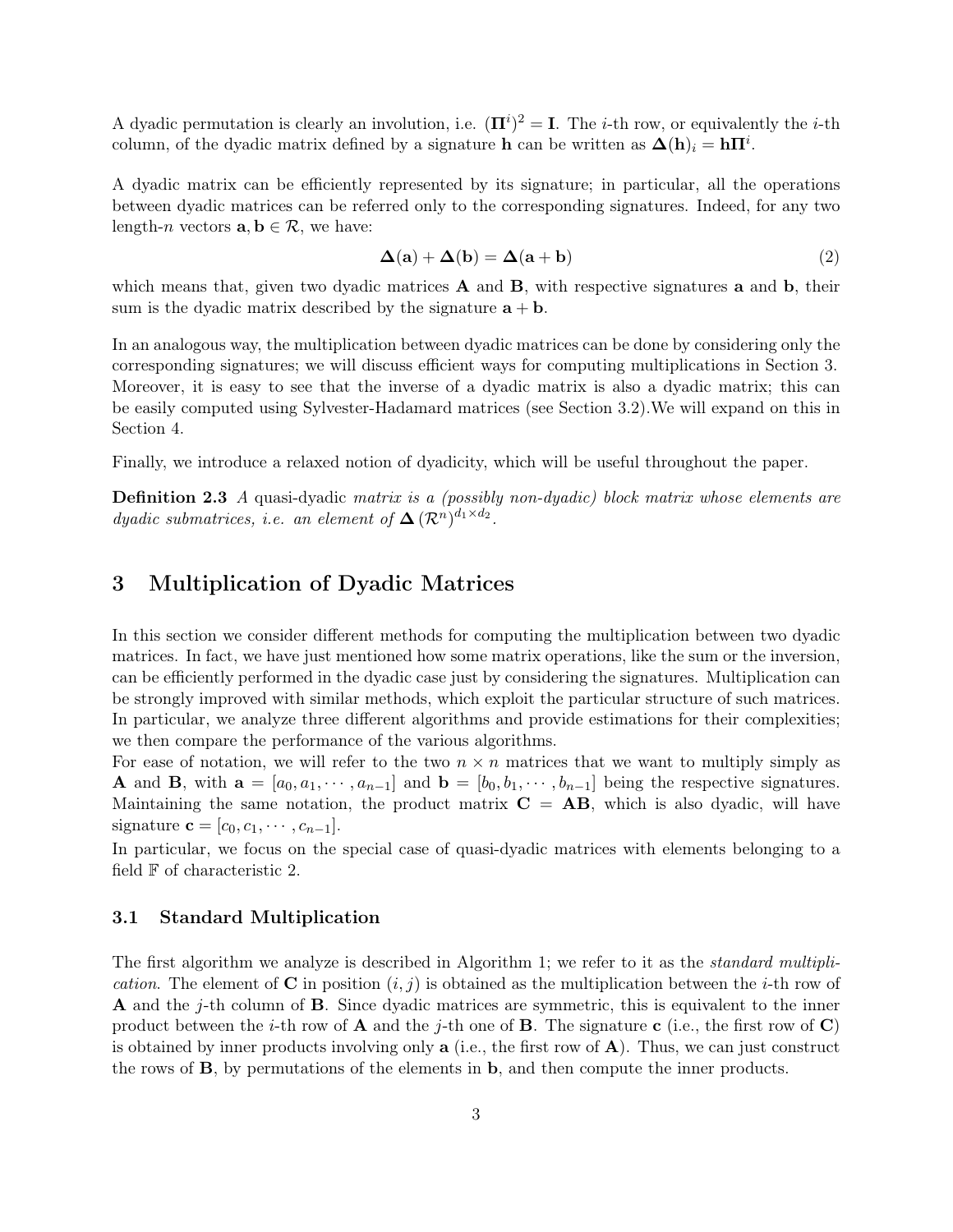Algorithm 1 Standard multiplication of dyadic matrices

INPUT:  $r \in \mathbb{N}$ ,  $n = 2^r$  and  $\mathbf{a}, \mathbf{b} \in \mathbb{F}^n$ . OUTPUT:  $\mathbf{c} \in \mathbb{F}^n$  such that  $\mathbf{\Delta}(\mathbf{c}) = \mathbf{\Delta}(\mathbf{a})\mathbf{\Delta}(\mathbf{b})$ . 1:  $c \leftarrow$  vector of length *n*, initialized with null elements. 2:  $c_0 \leftarrow a_0 \cdot b_0$ 3: for  $i \leftarrow 1$  to  $n-1$  do 4:  $c_0 \leftarrow c_0 + a_i b_i$  $5:$  $i^{(b)} \leftarrow$  binary representation of i, using n bits. 6: for  $\{j = 0, 1, \dots, n-1\}$  do  $7:$  $j^{(b)} \leftarrow$  binary representation of j, using n bits. 8:  $\pi^{(b)} \leftarrow i^{(b)} \oplus j^{(b)}$ 9:  $\pi \leftarrow$  conversion of  $\pi^{(b)}$  into an integer. 10:  $c_i \leftarrow c_i + a_i b_\pi$ 11: end for 12: end for 13: return c

The complexity of the algorithm is due to two different types of operations:

- 1. In order to construct the rows of B, we need the indexes of the corresponding permutations. Each index is computed as the modulo 2 sum of two binary vectors of length  $r$ , so can be obtained with a complexity of  $r$  binary operations. Thus, considering that we need to repeat this operation for  $2^r - 1$  rows (for the first one, no permutation is needed), the complexity of this procedure can be estimated as  $r \cdot 2^r \cdot (2^r - 1)$ .
- 2. Each element of  $\bf{c}$  is obtained as the inner product between two vectors of  $2^r$  elements, assuming values in  $\mathbb{F}$ . This operation requires  $2^r$  multiplication and  $2^r - 1$  sums in  $\mathbb{F}$ . If we denote as  $C_{\text{mult}}$  and  $C_{\text{sum}}$  the costs of, respectively, a multiplication and a sum in  $\mathbb{F}$ , the total number of binary operations needed to compute  $2<sup>r</sup>$  inner products can be estimated as  $2^{2r} \cdot C_{\text{mult}} + (2^{2r} - 2^r) \cdot C_{\text{sum}}.$

The complexity of a standard multiplication between two dyadic signatures can be estimated as:

$$
C_{\text{std}} = r \cdot (2^{2r} - 2^r) + 2^{2r} \cdot C_{\text{mult}} + (2^{2r} - 2^r) \cdot C_{\text{sum}} \tag{3}
$$

#### 3.2 Dyadic Convolution

**Definition 3.1** The dyadic convolution of two vectors  $\mathbf{a}, \mathbf{b} \in \mathcal{R}$ , denoted by  $\mathbf{a} \triangleq \mathbf{b}$ , is the unique vector of R such that  $\Delta(\mathbf{a} \triangle \mathbf{b}) = \Delta(\mathbf{a})\Delta(\mathbf{b}).$ 

Of particular interest to us is the case where  $\mathcal{R}^n$  is actually a field  $\mathbb{F}$ . Dyadic matrices over  $\mathbb{F}$  form a commutative subring  $\Delta(\mathbb{F}^n) \subset \mathbb{F}^{n \times n}$ , and this property gives rise to efficient arithmetic algorithms to compute the dyadic convolution. In particular, we here consider the fast Walsh-Hadamard transform (FWHT), which is well known [7] but seldom found in a cryptographic context. We describe it here for ease of reference. We firstly recall the FWHT for the case of a field F such that  $char(\mathbb{F}) \neq 2$ , and then describe how this technique can be generalized to consider also the case of  $char(\mathbb{F}) = 2$  (which, again, is the one we are interested in).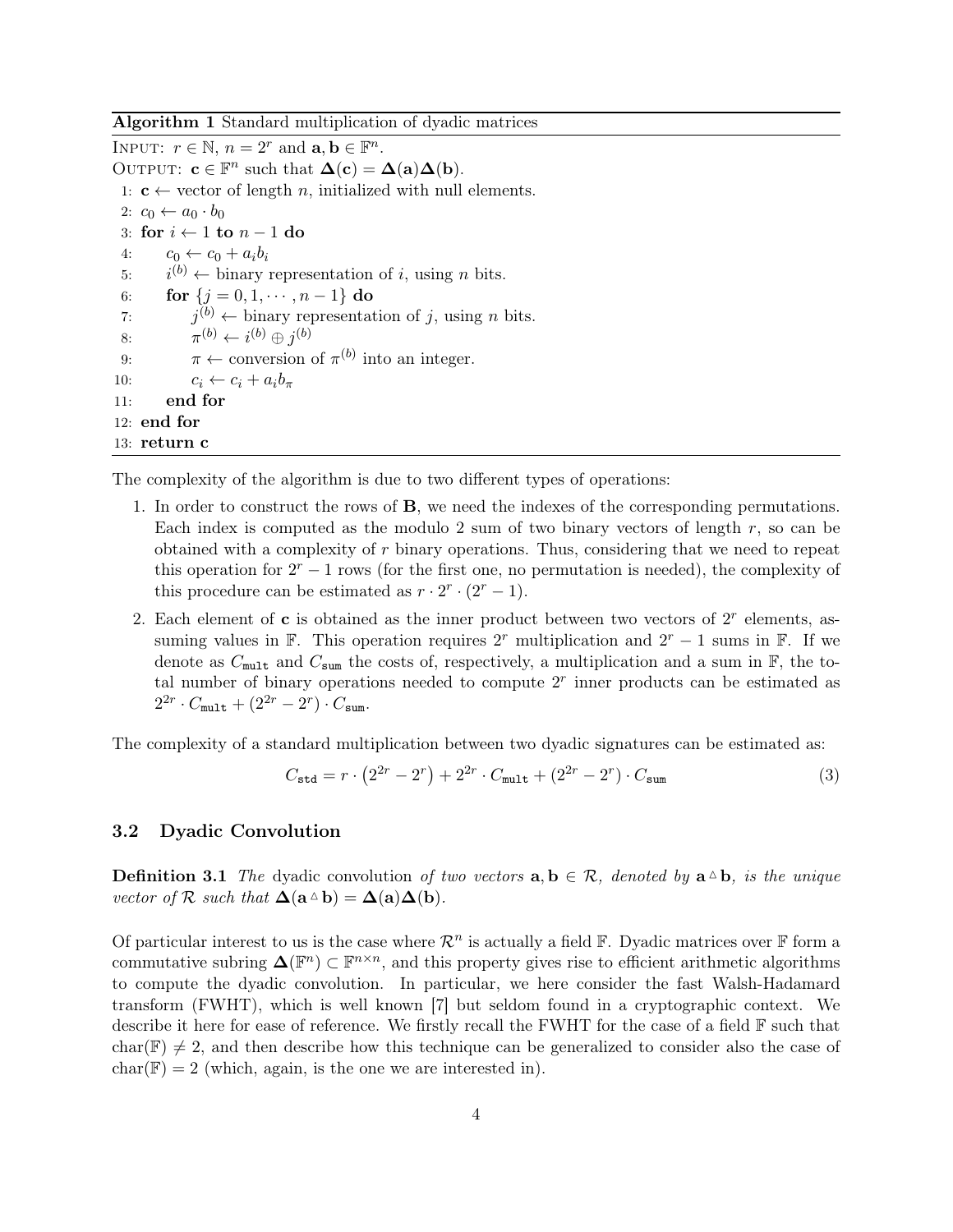**Definition 3.2** Let  $\mathbb{F}$  be a field with char( $\mathbb{F}$ )  $\neq$  2. The Sylvester-Hadamard matrix  $\mathbf{H}_r \in \mathbb{F}^n$  is recursively defined as

$$
\mathbf{H}_0 = [1], \n\mathbf{H}_r = [\mathbf{H}_{r-1} \mathbf{H}_{r-1}]_r, r > 0.
$$

One can show by straightforward induction that  $H_r^2 = 2^r \mathbf{I}_r$  and hence  $\mathbf{H}_r^{-1} = 2^{-r} \mathbf{H}_r$ , which can also be expressed recursively as

$$
\begin{array}{lll} \mathbf{H}_{0}^{-1} & = & \left[ \begin{array}{c} 1 \end{array} \right], \\ \mathbf{H}_{r}^{-1} & = & \frac{1}{2} \left[ \begin{array}{cc} \mathbf{H}_{r-1}^{-1} & \mathbf{H}_{r-1}^{-1} \\ \mathbf{H}_{r-1}^{-1} & -\mathbf{H}_{r-1}^{-1} \end{array} \right], r > 0. \end{array}
$$

**Lemma 3.1** Let  $\mathbb{F}$  be a field with char( $\mathbb{F}$ )  $\neq$  2. If  $\mathbf{M} \in \mathbb{F}^{n \times n}$  is dyadic, then  $\mathbf{H}_r^{-1} \mathbf{M} \mathbf{H}_r$  is diagonal.

*Proof* The lemma clearly holds for  $r = 0$ . Now let  $r > 0$ , and write

$$
\mathbf{M} = \left[ \begin{array}{cc} \mathbf{A} & \mathbf{B} \\ \mathbf{B} & \mathbf{A} \end{array} \right]
$$

where **A** and **B** are dyadic. It follows that

$$
\mathbf{H}_r^{-1} \mathbf{M} \mathbf{H}_r = \frac{1}{2} \begin{bmatrix} \mathbf{H}_{r-1}^{-1} & \mathbf{H}_{r-1}^{-1} \\ \mathbf{H}_{r-1}^{-1} & -\mathbf{H}_{r-1}^{-1} \end{bmatrix} \begin{bmatrix} \mathbf{A} & \mathbf{B} \\ \mathbf{B} & \mathbf{A} \end{bmatrix} \begin{bmatrix} \mathbf{H}_{r-1} & \mathbf{H}_{r-1} \\ \mathbf{H}_{r-1} & -\mathbf{H}_{r-1} \end{bmatrix}
$$
  
= 
$$
\begin{bmatrix} \mathbf{H}_{r-1}^{-1} \mathbf{M}_+ \mathbf{H}_{r-1} & \mathbf{O} \\ \mathbf{O} & \mathbf{H}_{r-1}^{-1} \mathbf{M}_- \mathbf{H}_{r-1} \end{bmatrix},
$$

and since both  $M_+ = A + B$  and  $M_- = A - B$  are dyadic,  $H_{r-1}^{-1}M_+H_{r-1}$  and  $H_{r-1}^{-1}M_-H_{r-1}$  are diagonal by induction, as is thus also  $H_r^{-1}MH_r$ .  $r^{-1}\mathbf{MH}_r.$ 

Lemma 3.1 establishes that Sylvester-Hadamard matrices diagonalize all dyadic matrices. In particular, the factors in a product of dyadic matrices are thus simultaneously diagonalized, suggesting an efficient way to carry out the matrix multiplication, namely, computing  $H_r^{-1}(MN)H_r =$  $(H_r^{-1}MH_r)(H_r^{-1}rH_r)$  given the diagonal forms  $H_r^{-1}MH_r$  and  $H_r^{-1}rH_r$  of two dyadic matrices M and  $N$  requires only n multiplications of the diagonal elements.

In fact, it is not necessary to compute  $H_r^{-1}MH_r$  in full to obtain the diagonal form of M, as indicated by the following result:

**Lemma 3.2** Let  $\mathbb{F}$  be a field with char( $\mathbb{F}$ )  $\neq$  2. The diagonal form of a dyadic matrix  $\mathbf{M} \in \mathbb{F}^{n \times n}$  is the first line of  $\textbf{MH}_r$ . In other words,  $\textbf{H}_r^{-1}\Delta(\textbf{h})\textbf{H}_r = \text{diag}(\textbf{hH}_r)$ .

*Proof* The lemma clearly holds for  $r = 0$ . Now let  $r > 0$ , and with the notation of Lemma 3.1, the diagonal of  $H_r^{-1}MH_r$  is the concatenation of the diagonals of  $H_{r-1}^{-1}M_+H_{r-1}$  and  $H_{r-1}^{-1}M_-H_{r-1}$ . Similarly, since

$$
\mathbf{M}\mathbf{H}_r = \left[ \begin{array}{cc} \mathbf{A} & \mathbf{B} \\ \mathbf{B} & \mathbf{A} \end{array} \right] \left[ \begin{array}{cc} \mathbf{H}_{r-1} & \mathbf{H}_{r-1} \\ \mathbf{H}_{r-1} & -\mathbf{H}_{r-1} \end{array} \right] = \left[ \begin{array}{cc} \mathbf{M}_+ \mathbf{H}_{r-1} & \mathbf{M}_- \mathbf{H}_{r-1} \\ \mathbf{M}_+ \mathbf{H}_{r-1} & -\mathbf{M}_- \mathbf{H}_{r-1} \end{array} \right],
$$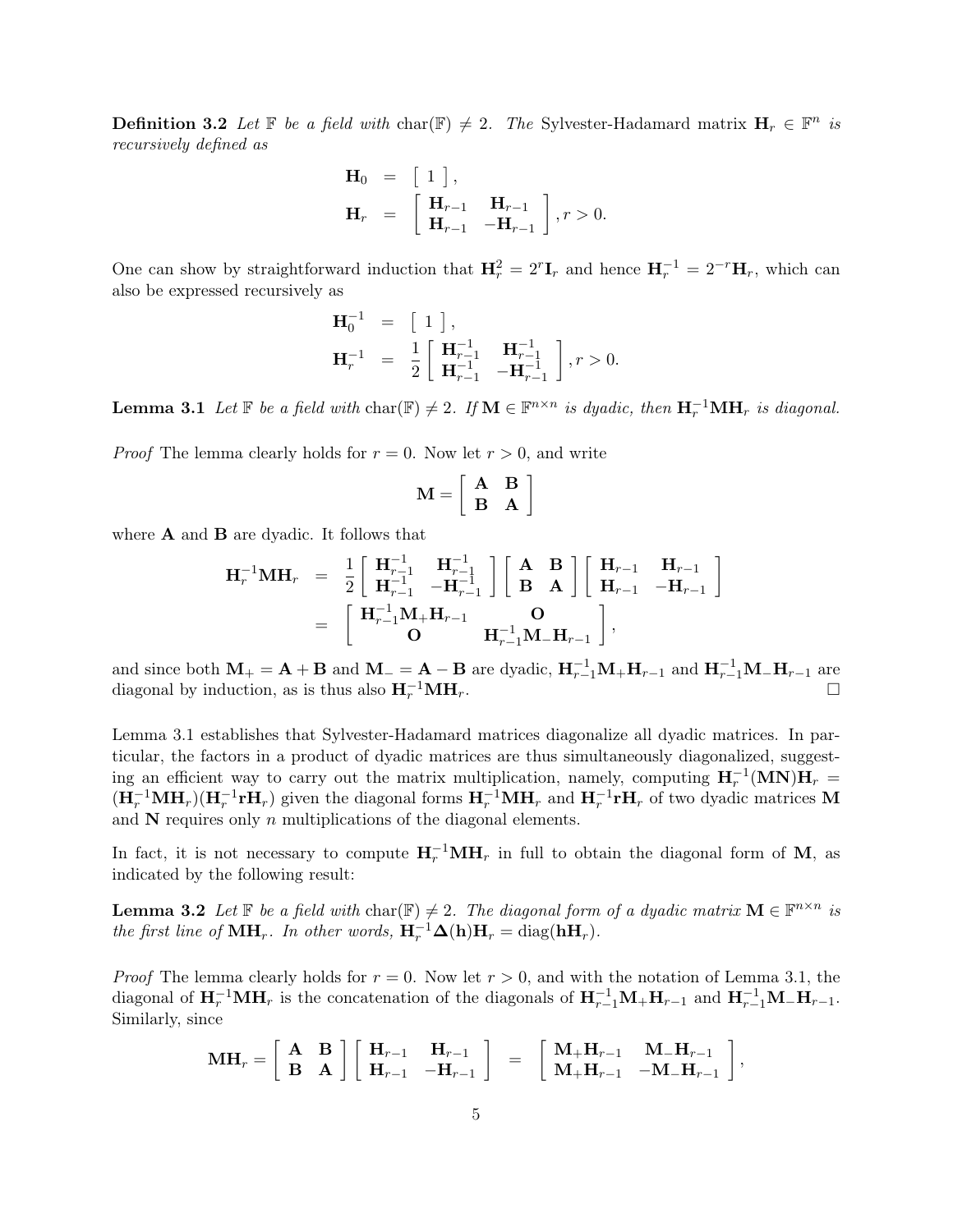the first line of  $\textbf{MH}_r$  is the concatenation of the first lines of  $\textbf{M}_+\textbf{H}_{r-1}$  and  $\textbf{M}_-\textbf{H}_{r-1}$ , which by induction are the diagonals of  $H_{r-1}^{-1}M_+H_{r-1}$  and  $H_{r-1}^{-1}M_-H_{r-1}$  respectively, yielding the claimed property.  $\square$ 

Corollary 3.2.1 Computing c such that  $\Delta(a)\Delta(b) = \Delta(c)$  involves only three multiplications of vectors by Sylvester-Hadamard matrices.

Proof By Lemma 3.2, diag( $aH_r$ ) diag( $bH_r$ ) =  $(H_r^{-1}\Delta(a)H_r)(H_r^{-1}\Delta(b)H_r) = H_r^{-1}\Delta(a)\Delta(b)H_r$  =  $H_r^{-1}\Delta(c)H_r = \text{diag}(cH_r)$ . Now simply retrieve c from  $z = cH_r$  as  $c = zH_r^{-1} = 2^{-r}zH_r$ .

The structure of Sylvester-Hadamard matrices leads to an efficient algorithm to compute  $\mathbf{a}\mathbf{H}_r$  for  $a \in \mathbb{F}^n$ , which is known as the fast Walsh-Hadamard transform. Let  $[a_0, a_1]$  be the two halves of a. Thus

$$
\mathbf{a} \mathbf{H}_r = [\mathbf{a}_0, \mathbf{a}_1] \left[ \begin{array}{cc} \mathbf{H}_{r-1} & \mathbf{H}_{r-1} \\ \mathbf{H}_{r-1} & -\mathbf{H}_{r-1} \end{array} \right] = [(\mathbf{a}_0 + \mathbf{a}_1) \mathbf{H}_{r-1}, (\mathbf{a}_0 - \mathbf{a}_1) \mathbf{H}_{r-1}].
$$

This recursive algorithm, which can be easily written in purely sequential fashion (Algorithm 2), has complexity  $\Theta(n \log n)$ , specifically, rn additions or subtractions in F. It is therefore somewhat more efficient than the fast Fourier transform, which involves multiplications by n-th roots of unity, when they are available at all (otherwise working in extension fields is unavoidable, and more expensive).

```
Algorithm 2 The fast Walsh-Hadamard transform (FWHT)
```

```
INPUT: r \in \mathbb{N}, n = 2^r and \mathbf{a} \in \mathbb{F}^n with \text{char}(\mathbb{F}) \neq 2.
OUTPUT: aH_r.
 1: v \leftarrow 12: for j \leftarrow 1 to n do
 3: w \leftarrow v4: v \leftarrow 2v5: for i \leftarrow 0 to n-1 by v do
 6: for l \leftarrow 0 to w - 1 do
 7: s \leftarrow a_{i+l}8: q \leftarrow a_{i+l+w}9: a_{i+l} \leftarrow s + q10: a_{i+l+w} \leftarrow s - q11: end for
12: end for
13: end for
14: return a
```
The product of two dyadic matrices  $\Delta(a)$  and  $\Delta(b)$ , or equivalently the dyadic convolution  $a \triangle b$ , can thus be efficiently computed as described in Algorithm 3. The total cost is  $3rn$  additions or subtractions and 2n multiplications (half of these by the constant  $2^{-r} = 1/n$ ) in F, with an overall complexity  $\Theta(n \log n)$ . Notice that this is also the complexity of computing det  $\Delta(\mathbf{a})$ .

The fast Walsh-Hadamard transform itself is not immediately possible on fields of characteristic 2, since it depends on Sylvester-Hadamard matrices which must contain a primitive square root of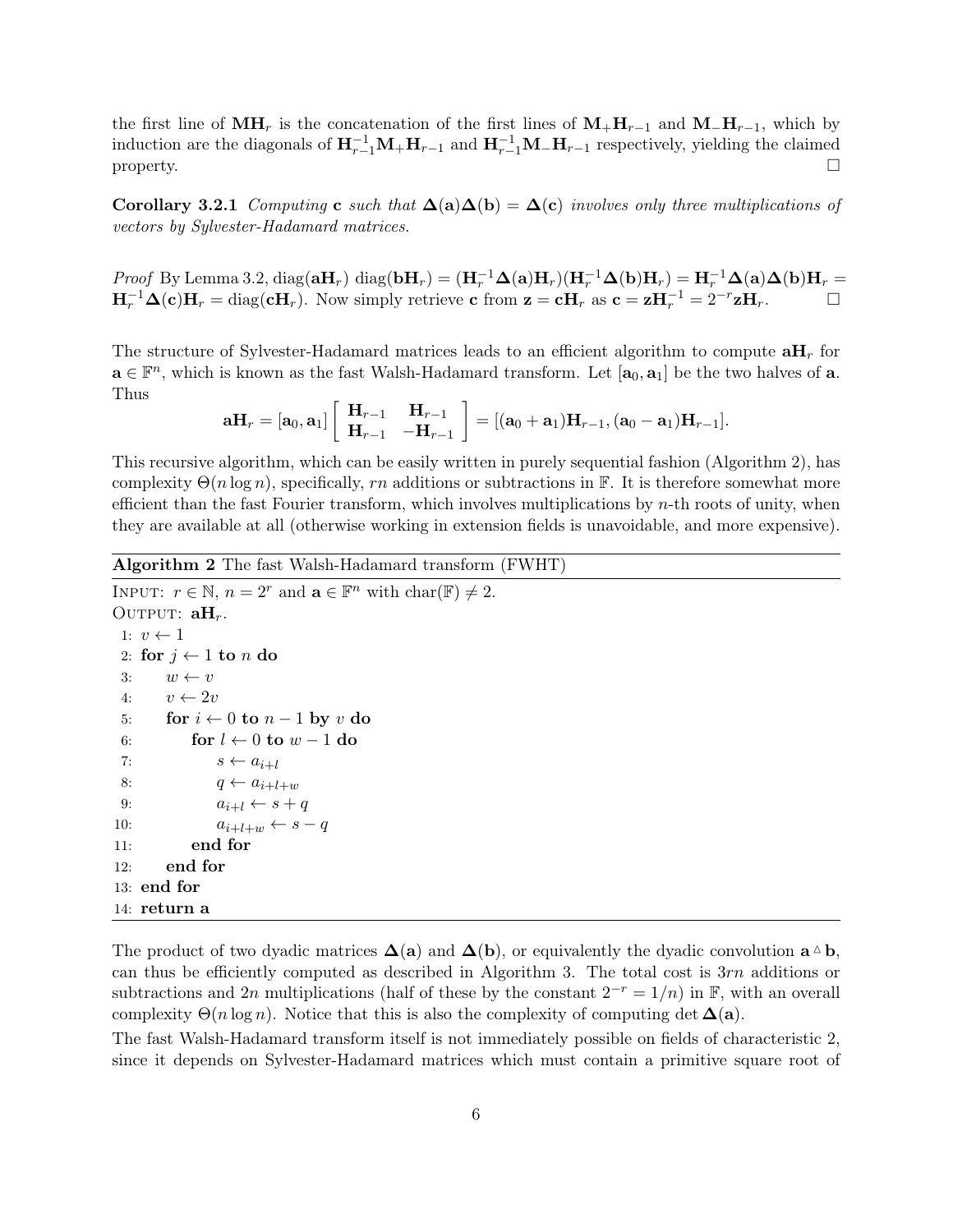| <b>Algorithm 3</b> Dyadic convolution via the FWHT                                                                                               |                                                        |
|--------------------------------------------------------------------------------------------------------------------------------------------------|--------------------------------------------------------|
| INPUT: $r \in \mathbb{N}$ , $n = 2^r$ and $\mathbf{a}, \mathbf{b} \in \mathbb{F}^n$ with $char(\mathbb{F}) \neq 2$ .                             |                                                        |
| OUTPUT: $\mathbf{a} \Delta \mathbf{b} \in \mathbb{F}^n$ such that $\Delta(\mathbf{a})\Delta(\mathbf{b}) = \Delta(\mathbf{a} \Delta \mathbf{b}).$ |                                                        |
| 1: $c \leftarrow$ vector of length <i>n</i> , initialized with null elements.                                                                    |                                                        |
| 2: $\tilde{\mathbf{c}} \leftarrow$ vector of length <i>n</i> , initialized with null elements.                                                   |                                                        |
| 3: Compute $\tilde{\mathbf{a}} \leftarrow \mathbf{a} \mathbf{H}_r$ via Algorithm 2.                                                              | $\triangleright$ expansion $1 \rightarrow r+1$         |
| 4: Compute $\ddot{\mathbf{b}} \leftarrow \mathbf{b} \mathbf{H}_r$ via Algorithm 2.                                                               | $\triangleright$ expansion $1 \rightarrow r+1$         |
| 5: for $j \leftarrow 0$ to $n-1$ do                                                                                                              |                                                        |
| 6: $\tilde{c}_i \leftarrow \tilde{a}_i \tilde{b}_i$                                                                                              | $\triangleright$ expansion $r+1 \rightarrow 2r+1$      |
| $7:$ end for                                                                                                                                     |                                                        |
| 8: Compute $\mathbf{c} \leftarrow \tilde{\mathbf{c}} \mathbf{H}_r$ via Algorithm 2.                                                              | $\triangleright$ expansion $2r + 1 \rightarrow 3r + 1$ |
| 9: $\mathbf{c} \leftarrow 2^{-r} \mathbf{c}$                                                                                                     |                                                        |
| 10: $return c$                                                                                                                                   |                                                        |

unity. Yet the FWHT algorithm can be lifted to characteristic 0, namely, from  $\mathbb{F}_2 = \mathbb{Z}/2\mathbb{Z}$  to  $\mathbb{Z}$ , or more generally from  $\mathbb{F}_{2^N} = (\mathbb{Z}/2\mathbb{Z})[x]/P(x)$  (for some irreducible  $P(x)$  of degree N) to  $\mathbb{Z}[x]$ . Algorithm 3 can then be applied, and its output mapped back to the relevant binary field by modular reduction. This incurs a space expansion by a logarithmic factor, though. Each bit from  $\mathbb{F}_2$  is mapped to intermediate values that can occupy as much as  $3r + 1$  bits; correspondingly, each element from  $\mathbb{F}_{2^N}$  is mapped to intermediate values that can occupy as much as  $(3r+1)N$  bits. Thus the component-wise multiplication in Algorithm 3 becomes more complicated to implement for large N. However, the method remains very efficient for the binary case as long as each expanded integer component fits a computer word. For a typical word size of 32 bits and each binary component being expanded by a factor of  $3r + 1$ , this means that blocks as large as  $1024 \times 1024$  can be tackled efficiently. On more restricted platforms where the maximum available word size is 16 bits, dyadic blocks of size  $32 \times 32$  can still be handled with relative ease.

#### 3.3 Karatsuba Multiplication

In this section we propose a method which is inspired by Karatsuba's algorithm for the multiplication of two integers [9]. Let us denote by  $\mathbf{a}_0$  and  $\mathbf{a}_1$ , respectively, the first and second halves of  $\mathbf{a}$ , i.e.:

$$
\mathbf{a}_0 = \begin{bmatrix} a_0, a_1, \cdots, a_{\frac{n}{2}-1} \\ a_1 = \begin{bmatrix} a_{\frac{n}{2}}, a_{\frac{n}{2}+1}, \cdots, a_{n-1} \end{bmatrix} . \end{bmatrix} \tag{4}
$$

The same notation is used for  $\mathbf{b}_0$  and  $\mathbf{b}_1$  and  $\mathbf{c}_0$  and  $\mathbf{c}_1$ , corresponding to the halves of **B** and **C**. Some straightforward computations show that the following relations hold:

$$
\begin{aligned} \mathbf{c}_0 &= \mathbf{a}_0 \mathbf{b}_0 + \mathbf{a}_1 \mathbf{b}_1 \\ \mathbf{c}_1 &= (\mathbf{a}_0 + \mathbf{a}_1)(\mathbf{b}_0 + \mathbf{b}_1) + \mathbf{c}_0 \end{aligned} \tag{5}
$$

The iterative application of equation (5) allows to compute multiplications between dyadic matrices of any size. Let us denote as  $C_{\text{mul}}^{(2^z)}$  and  $C_{\text{sum}}^{(2^z)}$  the complexities of a multiplication and a sum between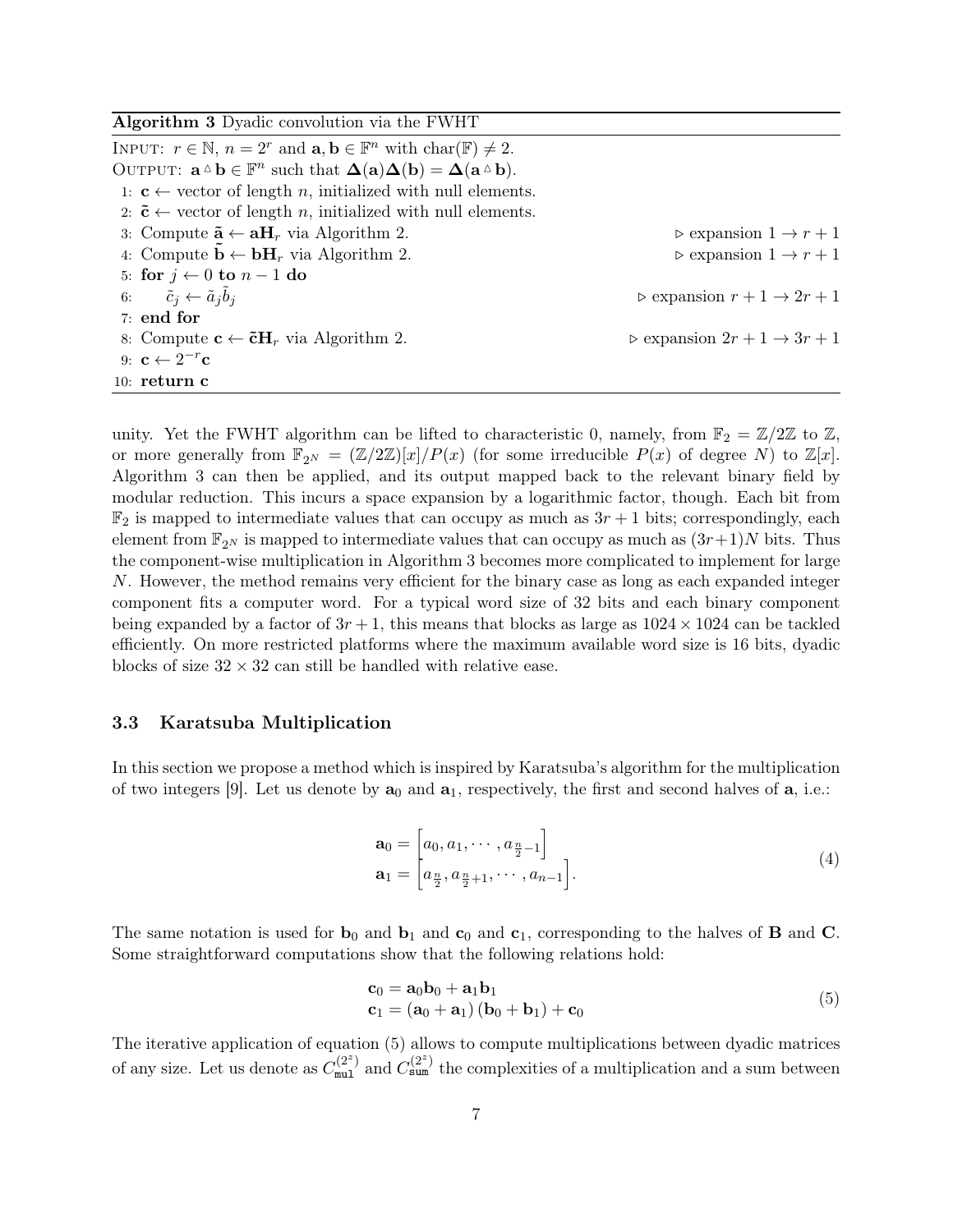two signatures of length  $2^z$ . For the sum of two dyadic signatures of size  $2^z$  we have:

$$
C_{sum}^{(2^z)} = 2^z \cdot C_{\text{sum}},\tag{6}
$$

where  $C_{\text{sum}}$  again denotes the complexity of a sum in the finite field. The complexity of this algorithm can thus be estimated as:

$$
C_{\text{Kar}} = 3 \cdot C_{\text{mul}}^{(2^{r-1})} + 4 \cdot C_{\text{sum}}^{(2^{r-1})} =
$$
  
\n
$$
= 3 \cdot C_{\text{mul}}^{(2^{r-1})} + 4 \cdot 2^{r-1} \cdot C_{\text{sum}} =
$$
  
\n
$$
= 3 \cdot \left[ 3 \cdot C_{\text{mul}}^{(2^{r-2})} + 4 \cdot C_{\text{sum}}^{(2^{r-2})} \right] + 4 \cdot 2^{r-1} \cdot C_{\text{sum}} =
$$
  
\n
$$
= 3 \left[ 3 \cdot C_{\text{mul}}^{(2^{r-2})} + 4 \cdot 2^{r-2} \cdot C_{\text{sum}} \right] + 4 \cdot 2^{r-1} \cdot C_{\text{sum}} =
$$
  
\n
$$
= 3^2 \cdot C_{\text{mul}}^{(2^{r-2})} + 4 \cdot \left[ 3 \cdot 2^{r-2} + 2^{r-1} \right] C_{\text{sum}} =
$$
  
\n
$$
= 3^3 \cdot C_{\text{mul}}^{(2^{r-3})} + 4 \cdot \left[ 3^2 \cdot 2^{r-3} + 3 \cdot 2^{r-2} + 2^{r-1} \right] C_{\text{sum}} =
$$
  
\n
$$
= \cdots =
$$
  
\n
$$
= 3^r \cdot C_{\text{mul}} + 4 \cdot \left[ \sum_{j=1}^r 3^{j-1} 2^{r-j} \right] \cdot C_{\text{sum}} =
$$
  
\n
$$
= 3^r \cdot C_{\text{mul}} + \frac{4}{3} \cdot 2^r \cdot \left[ \sum_{j=1}^r \left( \frac{3}{2} \right)^j \right] \cdot C_{\text{sum}} \tag{7}
$$

Taking into account the well known sum of a geometric series, we have:

$$
\sum_{j=1}^{r} \left(\frac{3}{2}\right)^j = -1 + \sum_{j=0}^{r} \left(\frac{3}{2}\right)^j =
$$
  
= -1 +  $\frac{1 - \left(\frac{3}{2}\right)^{r+1}}{1 - \frac{3}{2}} = \frac{3^{r+1}}{2^r} - 3.$  (8)

Considering this result, equation (7) leads to:

$$
C_{\text{Kar}} = 3^r \cdot C_{\text{mul}} + 4 \cdot [3^r - 2^r] \cdot C_{\text{sum}} \tag{9}
$$

# 4 Efficient Inversion of Dyadic and Quasi-Dyadic Matrices

In this section we propose an efficient algorithm for computing the inverse of quasi-dyadic matrices. The algorithm in principle is targeted to matrices that are not fully dyadic (even though, obviously, they have to be square). This is because, while it is of course possible to apply our procedure to fully dyadic matrices, these can in general be inverted much more easily, as we will see next.

To begin, remember that by definition of a quasi-dyadic matrix (Definition 2.3) we mean an element of  $\Delta (\mathcal{R}^n)^{d_1 \times d_2}$ .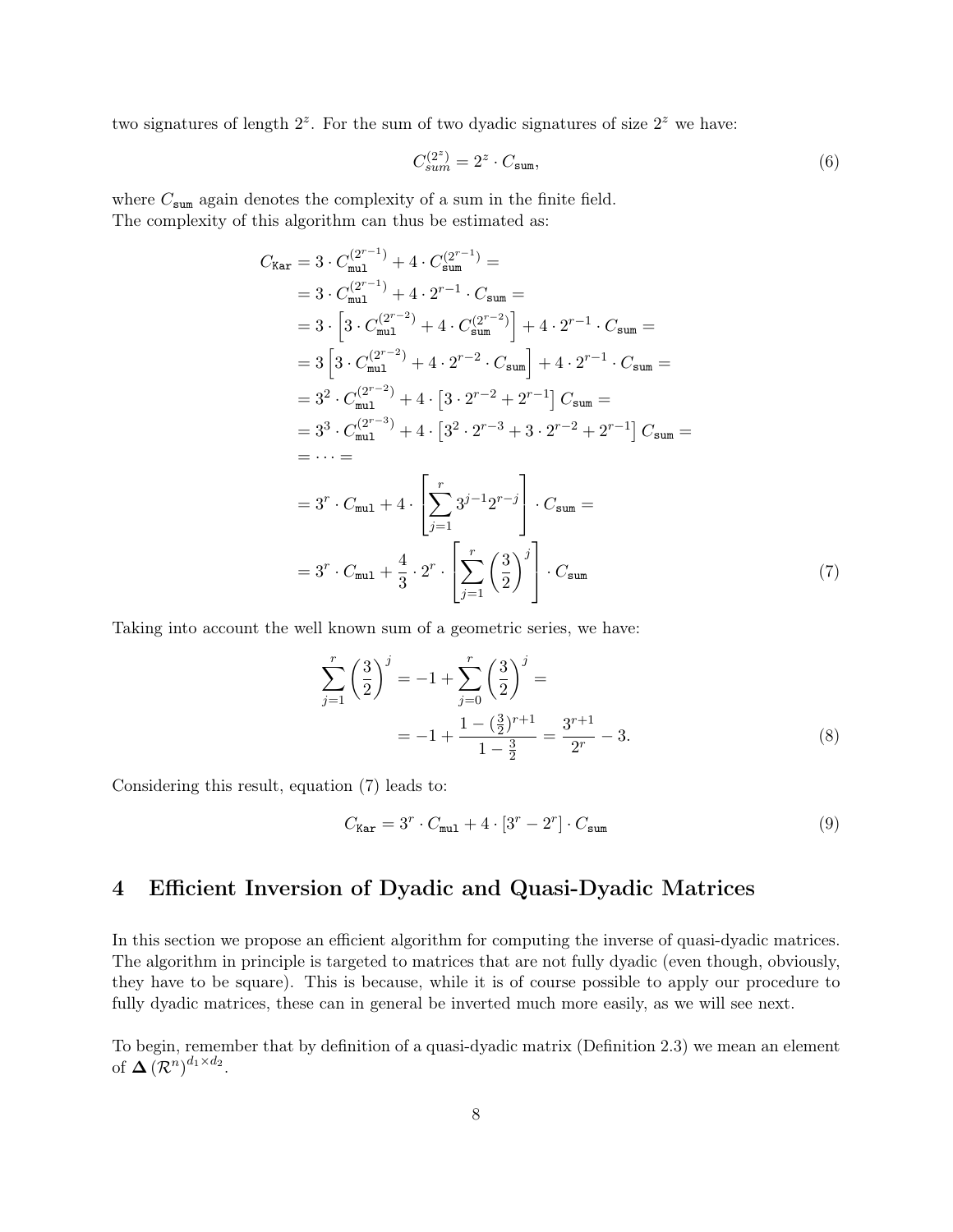#### 4.1 Dyadic Matrices

The inverse of a dyadic matrix (i.e.  $d_1 = d_2 = 1$ ) can be efficiently computed, using only the signature, as described by the following Lemma.

**Lemma 4.1** Let  $n = 2^r$  for  $r \in \mathbb{N}$  and let  $\Delta(a) \in \mathbb{R}^{n \times n}$  be a dyadic matrix with signature **a**. Then the inverse  $\Delta(\mathbf{a})^{-1}$  is the dyadic matrix  $\Delta(\mathbf{b})$ , for  $\mathbf{b} = \frac{1}{2i}$  $\frac{1}{2^{r}}\tilde{\mathbf{b}}\mathbf{H}_{r}$ , where  $\tilde{\mathbf{b}}$  is the vector such that  $\text{diag}(\tilde{\mathbf{b}}) = [\text{diag}(\mathbf{a}\mathbf{H}_r)]^{-1}.$ 

*Proof* We have  $\Delta(b)\Delta(a) = I_n = \Delta([1, 0, \cdots, 0])$ . The diagonal form of  $I_n$  corresponds to the first row of the product  $I_n$ **H**<sub>r</sub>, and so it is equal to the first row of **H**<sub>r</sub>, that is the length-n vector made of all ones. According to Corollary 3.2.1, we can write:

 $diag(\mathbf{b}) diag(\mathbf{a}) = diag([1, 1, \cdots, 1]).$ 

We then define  $\mathbf{a}H_r = [\lambda_0, \lambda_1, \cdots, \lambda_{n-1}]$ , and obtain:

diag(**b**) = diag([1, 1, ..., 1]) diag<sup>-1</sup>(**a**) = diag(
$$
[\lambda_0^{-1}, \lambda_1^{-1}, ..., \lambda_{n-1}^{-1}])
$$
.

Because of Lemma 3.2, we finally have:

$$
\mathbf{b} = \text{diag}^{-1}(\mathbf{a})\mathbf{H}_r^{-1} = \frac{1}{2^r} \text{diag}^{-1}(\mathbf{a})\mathbf{H}_r.
$$

As we mentioned before, the above Lemma yields a very simple way for computing the inverse of a dyadic matrix: given a signature **a**, we just need to compute its diagonalized form as  $\mathbf{a}H_r$ , compute the reciprocals of its elements and put it in a vector **b**. Finally, the inverse of  $\Delta$ (a) can be obtained as  $\frac{1}{2^r}$ **bH**<sub>r</sub>. This property also leads to a very simple way to check the singularity of  $\Delta$ (a): if its diagonalized form contains some null elements, then it is singular.

We now focus on the case of dyadic matrices over a field  $\mathbb F$  with characteristic 2. One can show by induction that in such a case a dyadic matrix  $\Delta(\mathbf{a})$  of dimension n satisfies  $\Delta(\mathbf{a})^2 = (\sum_i a_i)^2 \mathbf{I}$ , and hence its inverse, when it exists, is  $\mathbf{\Delta}(\mathbf{a})^{-1} = (\sum_i a_i)^{-2} \mathbf{\Delta}(\mathbf{a})$ , which can be computed in  $O(n)$ steps since it is entirely determined by its first row. It is equally clear that det  $\Delta(\mathbf{a}) = (\sum_i a_i)^n$ , which can be computed with the same complexity (notice that raising to the power of  $n = 2<sup>r</sup>$  only involves r squarings). Basically, verifying whether a dyadic matrix has full rank or not can be easily done by checking whether the sum of the elements of the signature equals 0.

#### 4.2 Quasi-Dyadic Matrices

Consider a quasi-dyadic matrix **M**. Since the matrix has to be square, we have  $d_1 = d_2 = d$ , and the matrix has dimension  $dn \times dn$ . Such a matrix can be compactly represented just by the signatures of the dyadic blocks. To simplify notation, we can denote the signature of the dyadic-block in position  $(i, j)$  as  $\hat{\mathbf{m}}_{i,j}$ , and store all such vectors in a matrix  $\hat{\mathbf{M}} \in \mathcal{R}^{d \times dn}$ .

$$
\hat{\mathbf{M}} = \begin{pmatrix} \hat{\mathbf{m}}_{0,0} & \hat{\mathbf{m}}_{0,1} & \cdots & \hat{\mathbf{m}}_{0,d-1} \\ \hat{\mathbf{m}}_{1,0} & \hat{\mathbf{m}}_{1,1} & \cdots & \hat{\mathbf{m}}_{1,d-1} \\ \vdots & \vdots & \ddots & \vdots \\ \hat{\mathbf{m}}_{d-1,0} & \hat{\mathbf{m}}_{d-1,1} & \cdots & \hat{\mathbf{m}}_{d-1,d-1} \end{pmatrix}.
$$
 (10)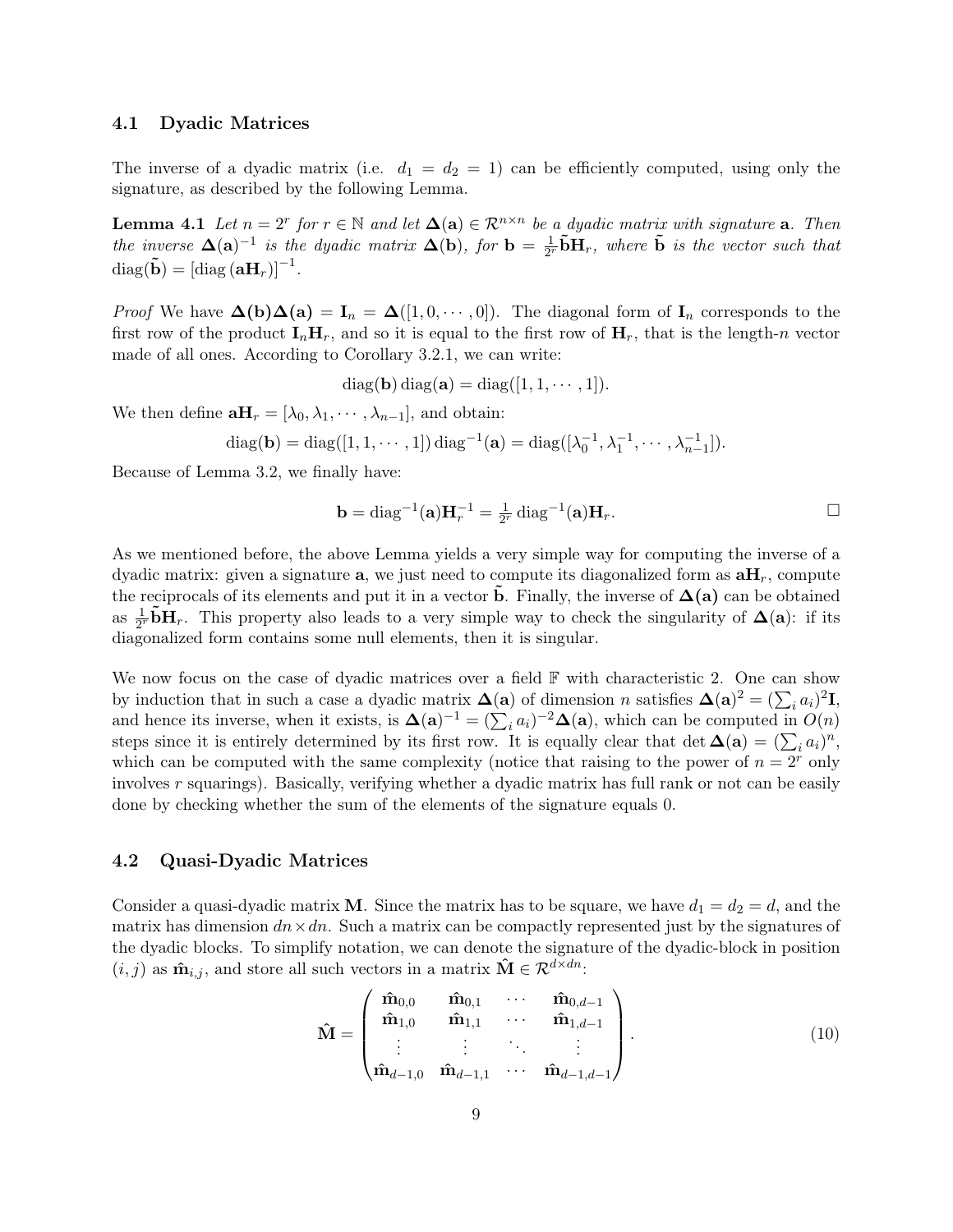We focus again on the special case of quasi-dyadic matrices over a field  $\mathbb F$  with characteristic 2.

The LUP decomposition is a method which factorizes a matrix  $M$  as LUP, where L and U are lower triangular and upper triangular matrices, respectively, and P is a permutation. Exploiting this factorization, the inverse of  $M$  can thus be expressed as:

$$
\mathbf{M}^{-1} = \mathbf{P}^{-1} \mathbf{U}^{-1} \mathbf{L}^{-1}.
$$
 (11)

The advantage of this method is that the inverses appearing in (11) can be easily computed, because of their particular structures. In fact, the inverse of an upper (lower) triangular matrix is obtained via a simple backward (forward) substitution procedure, while the inverse of  $P$  is its transpose.

In in Algorithm 4 we describe how the LUP decomposition can be efficiently applied to any square quasi-dyadic matrix.

Algorithm 4 LUP Decomposition of a Quasi-Dyadic Matrix

```
INPUT: d, r \in \mathbb{N}, n = 2^r and \hat{\mathbf{M}} \in \mathbb{F}^{d \times dn} with \text{char}(\mathbb{F}) = 2.
OUTPUT: \hat{\mathbf{M}} \in \mathbb{F}^{d \times dn}, \hat{\mathbf{P}} \in \mathbb{N}^d.
 1: \hat{\mathbf{P}} \leftarrow [0, 1, \cdots, d-1]2: u \leftarrow 03: for i \leftarrow 0 to d-1 do
 4: Update u, \hat{\mathbf{M}} and \hat{\mathbf{P}} via Algorithm 5. \triangleright Pivoting of the signatures in the j-th column
 5: if u = 0 then
 6: return u . The set of \hat{M} is singular to \hat{M} is singular to \hat{M} is singular
 7: end if
 8: for i \leftarrow j + 1 to d do
  9: \mathbf{\hat{m}}_{i,j} \leftarrow \mathbf{\hat{m}}_{i,j} \mathbf{\hat{m}}_{j,j}^{-1}10: end for
11: for i \leftarrow j + 1 to d - 1 do
12: for l \leftarrow j + 1 to d - 1 do
13: \mathbf{\hat{m}}_{i,l} \leftarrow \mathbf{\hat{m}}_{i,l} + \mathbf{\hat{m}}_{i,j} \mathbf{\hat{m}}_{j,l}14: end for
15: end for
16: end for
17: return \hat{M}, \hat{P}
```
Our proposed procedure consists in using a block decomposition, which works directly on the signatures, in order to exploit the simple and efficient algebra of dyadic matrices. It can be easily shown that, for a quasi-dyadic matrix, its factors  $L$ , U and P are in quasi-dyadic form as well: as we have done for the matrix M, we refer to their compact representations as  $\hat{\mathbf{L}}$ ,  $\hat{\mathbf{U}}$  and  $\hat{\mathbf{P}}$ , respectively.

The algorithm takes as input a matrix  $\dot{M}$ , as in (10), and computes its LUP factorization; outputs of the algorithm are the modified matrix  $\tilde{M}$ , having as elements the ones of its factors  $\tilde{L}$  and  $\tilde{U}$ , and the permutation  $\hat{\mathbf{P}}$ . As in (10), we denote as  $\hat{\mathbf{m}}_{i,j}$  the signature in position  $(i, j)$  in the output matrix  $\hat{M}$ . The matrices  $\hat{L}$  and  $\hat{U}$  can then be expressed as: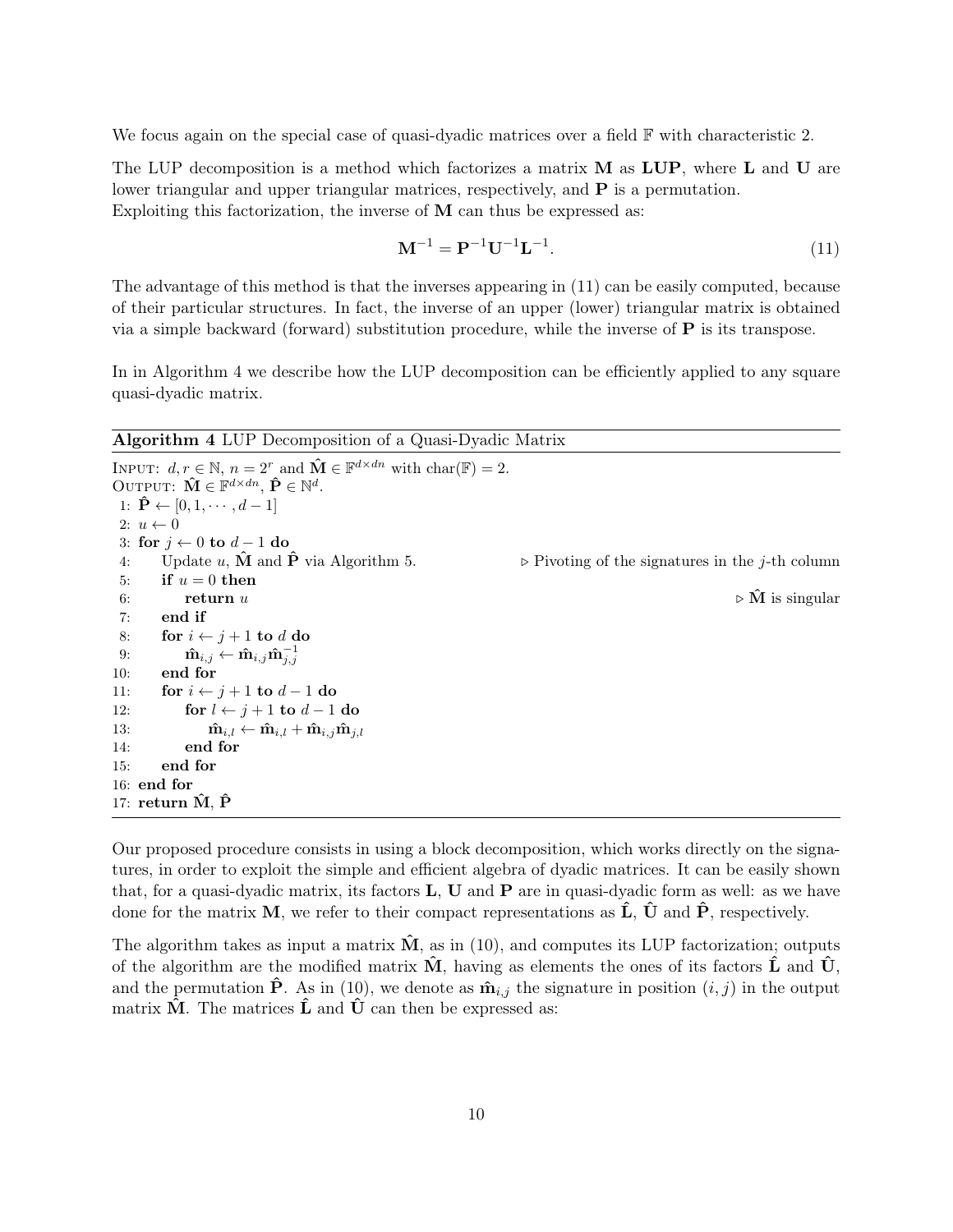$$
\hat{\mathbf{L}} = \begin{pmatrix}\n\hat{\mathbf{n}} & \hat{\mathbf{0}} & \hat{\mathbf{0}} & \cdots & \hat{\mathbf{0}} \\
\hat{\mathbf{m}}_{1,0} & \hat{\mathbf{1}} & \hat{\mathbf{0}} & \cdots & \hat{\mathbf{0}} \\
\hat{\mathbf{m}}_{2,0} & \hat{\mathbf{m}}_{2,1} & \hat{\mathbf{1}} & \cdots & \hat{\mathbf{0}} \\
\vdots & \vdots & \vdots & \ddots & \vdots \\
\hat{\mathbf{m}}_{d-1,0} & \hat{\mathbf{m}}_{d-1,1} & \hat{\mathbf{m}}_{d-1,2} & \cdots & \hat{\mathbf{1}}\n\end{pmatrix}, \quad\n\hat{\mathbf{U}} = \begin{pmatrix}\n\hat{\mathbf{m}}_{0,0} & \hat{\mathbf{m}}_{0,1} & \hat{\mathbf{m}}_{0,2} & \cdots & \hat{\mathbf{m}}_{0,d-1} \\
\hat{\mathbf{0}} & \hat{\mathbf{0}} & \hat{\mathbf{m}}_{1,2} & \cdots & \hat{\mathbf{m}}_{2,d-1} \\
\hat{\mathbf{0}} & \hat{\mathbf{0}} & \hat{\mathbf{0}} & \cdots & \hat{\mathbf{m}}_{d-1,d-1}\n\end{pmatrix}
$$
\n(12)

where  $\hat{1}$  and  $\hat{0}$  denote, respectively, the signature of the identity matrix and the one of the null matrix (i.e. the length-k vectors  $[1, 0, \cdots, 0]$  and  $[0, 0, \cdots, 0]$ ).

The matrix  $\hat{\mathbf{P}}$  is represented through a length-d vector  $[p_0, p_1, \dots, p_{d-1}]$ , containing a permutation of the integers  $[0, 1, \dots, d-1]$ ; the rows of  $\hat{M}$  get permuted according to the elements of  $\hat{P}$ . In particular, the elements of  $\hat{P}$  are obtained through a block pivoting procedure, which is described in Algorithm 5.

#### Algorithm 5 Block pivoting

INPUT:  $d, j, r \in \mathbb{N}, n = 2^r, \hat{\mathbf{P}} \in \mathbb{N}^n$  and  $\hat{\mathbf{M}} \in \mathbb{F}^{d \times dn}$  with  $char(\mathbb{F}) = 2$ ,. OUTPUT:  $u \in \mathbb{N}$ . 1:  $u \leftarrow 0$ 2:  $i \leftarrow j$ 3: while  $i \leq d-1$  do 4:  $w \leftarrow \text{sum}(\hat{\mathbf{m}}_{i,j})$   $\triangleright$  Sum of the elements in  $\hat{\mathbf{m}}_{i,j}$ 5: if  $w = 0$  then 6:  $z \leftarrow p_j$ 7:  $p_i \leftarrow p_i$ 8:  $p_i \leftarrow z$ 9: for  $l \leftarrow 0$  to  $d-1$  do 10:  $z \leftarrow \hat{\mathbf{m}}_{j,l}$ 11:  $\mathbf{\hat{m}}_{j,l} \leftarrow \mathbf{\hat{m}}_{i,l}$ 12:  $\mathbf{\hat{m}}_{i,l} \leftarrow z$ 13:  $i \leftarrow i + 1$ 14: end for 15: else 16:  $i \leftarrow d$ 17:  $u \leftarrow 1$ 18: end if 19: end while 20: return u

This function takes as input  $\hat{M}$ ,  $\hat{P}$  and an integer j, and searches for a pivot (i.e., a non singular signature) in the j-th column of  $\tilde{M}$ , starting from  $\hat{m}_{j,i}$ , and places it in position  $(j, j)$ . As the procedure goes on, every time a singular signature is tested, the rows of  $\bf{M}$  get permuted; the elements of  $\hat{P}$  are accordingly modified. If the j-th column contains all singular blocks, this means that the matrix  $\tilde{M}$  is singular; in such a case, this event is notified by setting  $u = 0$ .

We point out that, for the matrices we are considering, we expect Algorithm 4 to be particularly efficient. First of all, as we have already said, this is due to the possibility of efficiently performing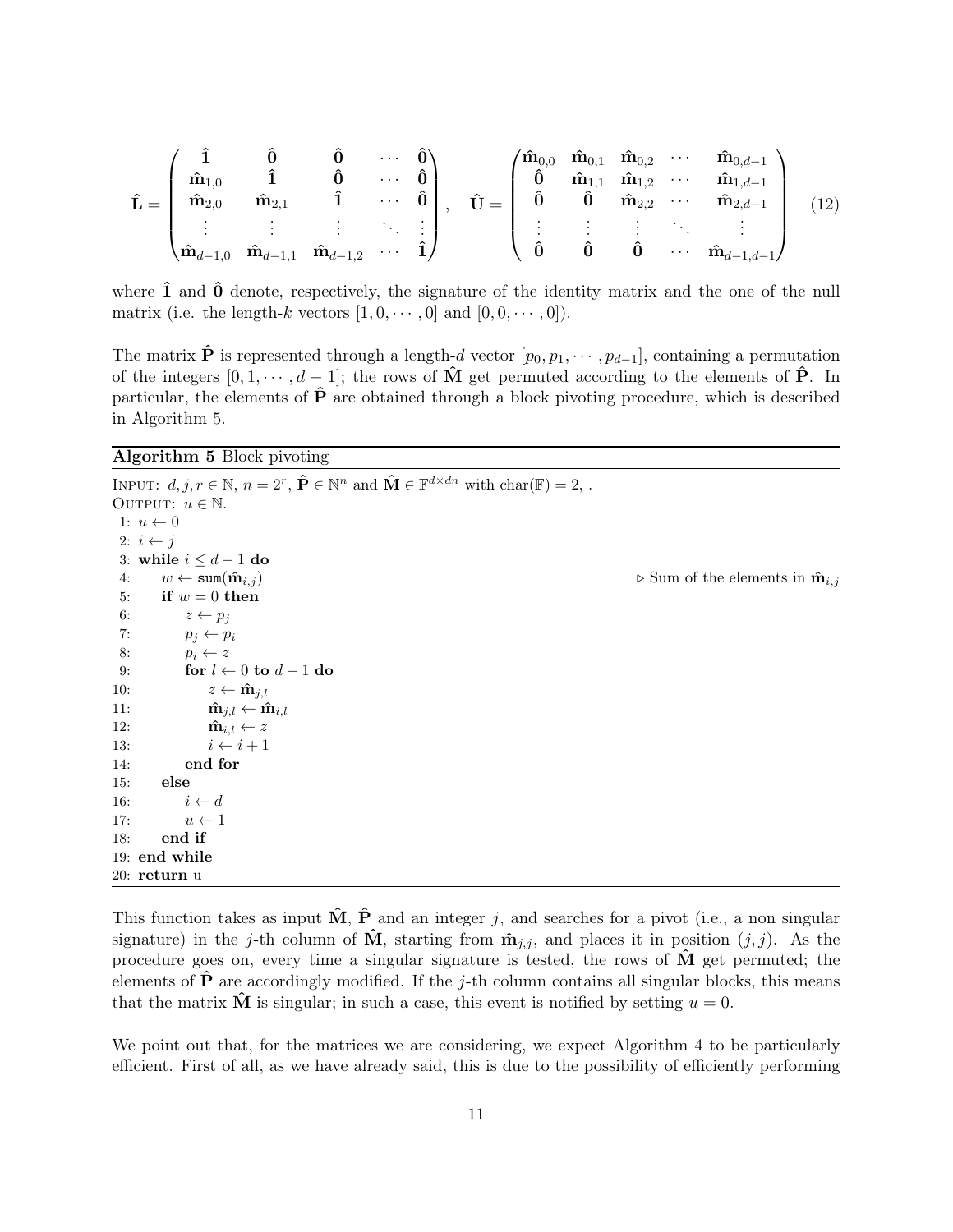operations involving dyadic matrices; in addition, the dyadic structure should also speed-up the pivoting procedure. In fact, we can consider a signature in  $\hat{M}$  as a collection of k random elements picked from  $GF(2^N)$ : thus, their sum can be assumed to be a random variable with uniform distribution among the elements of the field  $GF(2^N)$ . So, the probability of it being equal to 0, which corresponds to the probability of the corresponding signature to be singular, equals  $2^{-m}$ . This probability gets lower as  $m$  increases: this fact means that the expected number of operations performed by Algorithm 5 should be particularly low. Basically, most of the times the function will just compute the sum of the elements in  $\hat{\mathbf{m}}_{j,j}$  and verify whether it is null or not.

Once the factorization of  $\hat{M}$  has been obtained, we just need to perform the computation of  $M^{-1}$ through (11). Since the inverse of a triangular matrix maintains the original triangular structure, the computation of the inverses  $\hat{L}^{-1}$  and  $\hat{U}^{-1}$  can be efficiently performed. A possible way for computing these matrices is to store the elements of both matrices in just one output matrix  $\hat{\mathbf{T}}$ . We do this in Algorithm 6.

Algorithm 6 Computation of  $\hat{\mathbf{T}}$ 

INPUT:  $d, r \in \mathbb{N}, n = 2^r \text{ and } \hat{\mathbf{M}} \in \mathbb{F}^{d \times dn}$  with  $\text{char}(\mathbb{F}) = 2$ . OUTPUT:  $\hat{\mathbf{T}} \in \mathbb{F}^{d \times dn}$ . 1:  $\mathbf{\hat{T}} \leftarrow \mathbf{\hat{I}}_d$ 2: for  $j \leftarrow 0$  to  $d-1$  do 3: for  $i \leftarrow j + 1$  to  $d - 1$  do 4: for  $l \leftarrow j$  to  $i - 1$  do 5:  $\mathbf{\hat{t}}_{i,j} \leftarrow \mathbf{\hat{t}}_{i,j} + \mathbf{\hat{m}}_{i,k} \mathbf{\hat{t}}_{k,j}$ 6: end for 7: end for 8: for  $i \leftarrow j$  to  $d-1$  do 9: for  $l \leftarrow j$  to  $i - 1$  do 10:  $\hat{\mathbf{t}}_{j,i} \leftarrow \hat{\mathbf{t}}_{j,i} + \hat{\mathbf{m}}_{k,i} \hat{\mathbf{t}}_{j,k}$ 11: end for 12:  $\mathbf{\hat{t}}_{j,i} \leftarrow \mathbf{\hat{t}}_{j,i} \mathbf{\hat{m}}_{i,i}^{-1}$ 13: end for 14: end for 15: return  $\tilde{T}$ 

The matrix  $\hat{\mathbf{I}}_d$  is the compact representation of a  $dn \times dn$  identity matrix, and so is composed of signatures  $\delta_{i,j}$ **î**, where  $\delta_{i,j}$  denotes the Kronecker delta.

If we denote as  $\hat{\mathbf{t}}_{i,j}$  the signature in position  $(i, j)$ , we have:

$$
\hat{\mathbf{L}}^{-1} = \begin{pmatrix} \hat{\mathbf{i}} & \hat{\mathbf{0}} & \hat{\mathbf{0}} & \cdots & \hat{\mathbf{0}} \\ \hat{\mathbf{t}}_{1,0} & \hat{\mathbf{i}} & \hat{\mathbf{0}} & \cdots & \hat{\mathbf{0}} \\ \hat{\mathbf{t}}_{2,0} & \hat{\mathbf{t}}_{2,1} & \hat{\mathbf{i}} & \cdots & \hat{\mathbf{0}} \\ \vdots & \vdots & \vdots & \ddots & \vdots \\ \hat{\mathbf{t}}_{d-1,0} & \hat{\mathbf{t}}_{d-1,1} & \hat{\mathbf{t}}_{d-1,2} & \cdots & \hat{\mathbf{t}} \end{pmatrix}, \quad \hat{\mathbf{U}}^{-1} = \begin{pmatrix} \hat{\mathbf{t}}_{0,0} & \hat{\mathbf{t}}_{0,1} & \hat{\mathbf{t}}_{0,2} & \cdots & \hat{\mathbf{t}}_{0,d-1} \\ \hat{\mathbf{0}} & \hat{\mathbf{0}} & \hat{\mathbf{t}}_{1,1} & \hat{\mathbf{t}}_{1,2} & \cdots & \hat{\mathbf{t}}_{1,d-1} \\ \hat{\mathbf{0}} & \hat{\mathbf{0}} & \hat{\mathbf{0}} & \hat{\mathbf{0}} & \cdots & \hat{\mathbf{t}}_{d-1,d-1} \end{pmatrix} . \quad (13)
$$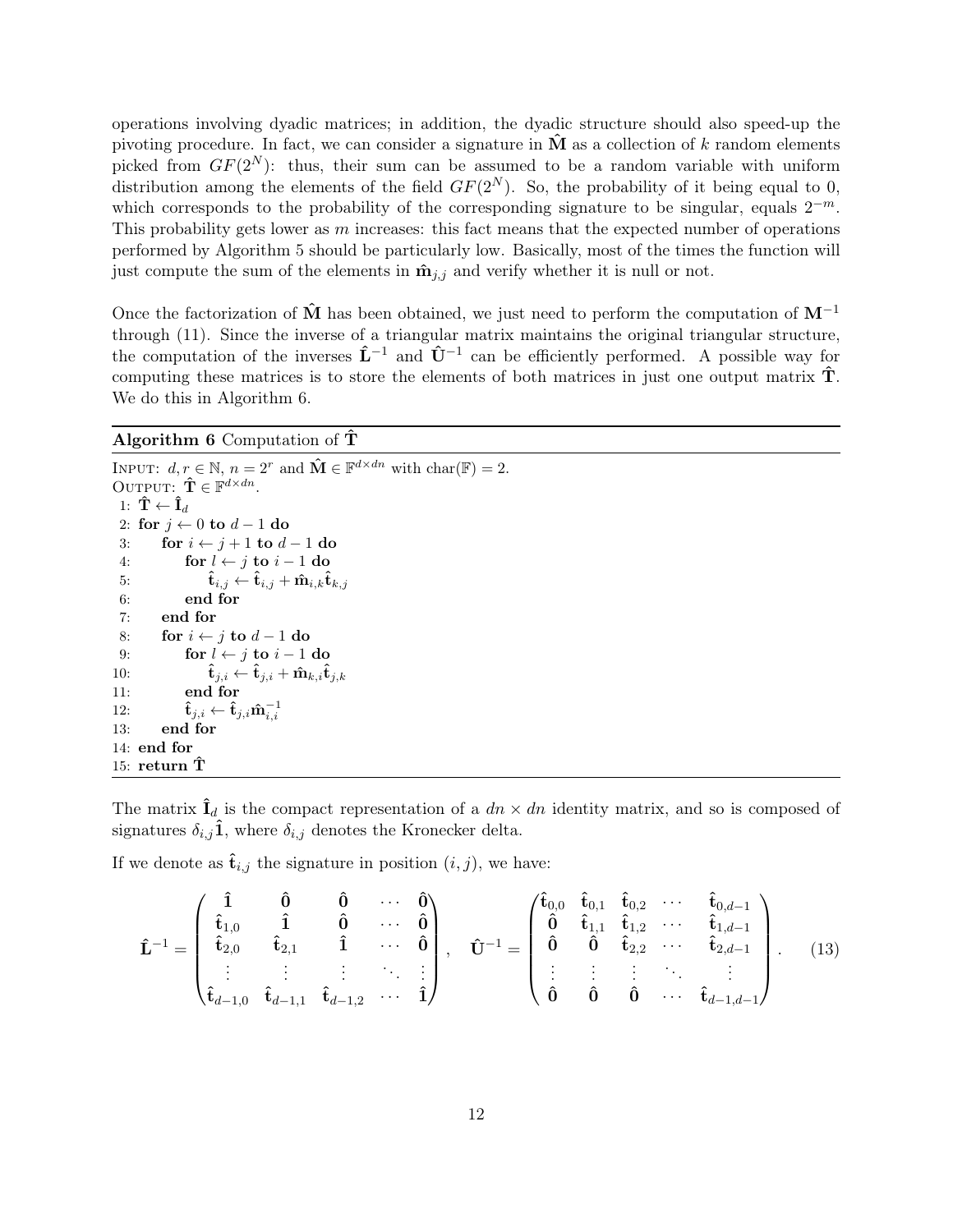# 5 Performance Analysis: Application to DAGS

In this section we provide the results of the application of our techniques to DAGS. For completeness, we have included a specification of the three DAGS algorithms in Appendix A, but for our purpose, DAGS is essentially the McEliece cryptosystem, converted to a KEM via a standard transformation [8]. In particular, the Key Generation algorithm is the same as the QD-GS McEliece version described in [12]. In this algorithm, a key role is played by the systematization (i.e. reduced row echelon form) of a quasi-dyadic rectangular matrix, the result of which will in fact be the public key for the scheme. The cost of computing said systematic matrix dwarfs everything else in key generation: according to a static analysis, this takes over 98% of the total cost of key generation. Therefore, a fast procedure to compute the systematic form will have a substantial impact on the overall performance of the algorithm.

Implementation Details. We developed a code in "C" to implement our procedures. In all cases, we use no optimizations apart from the optimization from the GCC compiler ("-O3"). The GCC version used was 7.3.1 20180406, the code was compiled for the processor Intel(R) Core(TM) i5-5300U CPU @ 2.30GHz with 16GB of memory and operating system Arch linux version 2018.05.01 with Kernel 4.16.5. We ran 100 times each piece of code and computed the average of all measurements; to obtain the number of cycles, we used the file "cpucycles.h" from supercop<sup>1</sup>.

**Fast Multiplication.** To compare our methods, we fix a dyadic order  $r$  and measure the cost of a multiplication of two matrices of size  $n = 2<sup>r</sup>$ . Relevant dyadic orders for DAGS are for instance  $r = 4$  and  $r = 5$ . We do this over different fields to highlight the difference in performance when changing fields: we tested  $\mathbb{F}_{2^5}$  and  $\mathbb{F}_{2^6}$  which are the fields currently used by DAGS.

|                    |       | Standard | Karatsuba | Dyadic Convolution |
|--------------------|-------|----------|-----------|--------------------|
| $\mathbb{F}_{2^5}$ | $r=4$ | 4,833    | 2, 194    | 3,899              |
|                    | $r=5$ | 21, 285  | 5,909     | 12,045             |
| $\mathbb{F}_{2^6}$ | $r=4$ | 5,833    | 2,194     | 4,899              |
|                    | $r=5$ | 23, 231  | 6,223     | 13,568             |

Table 1: Cost of Multiplication between Dyadic Matrices

Efficient Inversion. We report here the results of the improved inversion procedure (Algorithms 4, 5 and 6). We compared our procedure with the equivalent portion of the DAGS implementation that we extrapolated from the publicly available source code [2]. In particular, we measured the piece of code that begins with the creation of the Cauchy matrix and ends with the generation of the systematic matrix. Table 2 shows the comparison, measured in cpu cycles.

Table 2: Comparison of Inversion Methods

|        | DAGS Implementation   LUP Inversion   LUP + Karatsuba |          |          |
|--------|-------------------------------------------------------|----------|----------|
| DAGS 1 | 1, 318, 973, 209                                      | 321,771  | 108, 117 |
| DAGS 3 | 2, 211, 076, 311                                      | 557,822  | 198, 199 |
| DAGS 5 | 17, 925, 330, 712                                     | 654, 713 | 431,890  |

<sup>1</sup>https://bench.cr.yp.to/supercop.html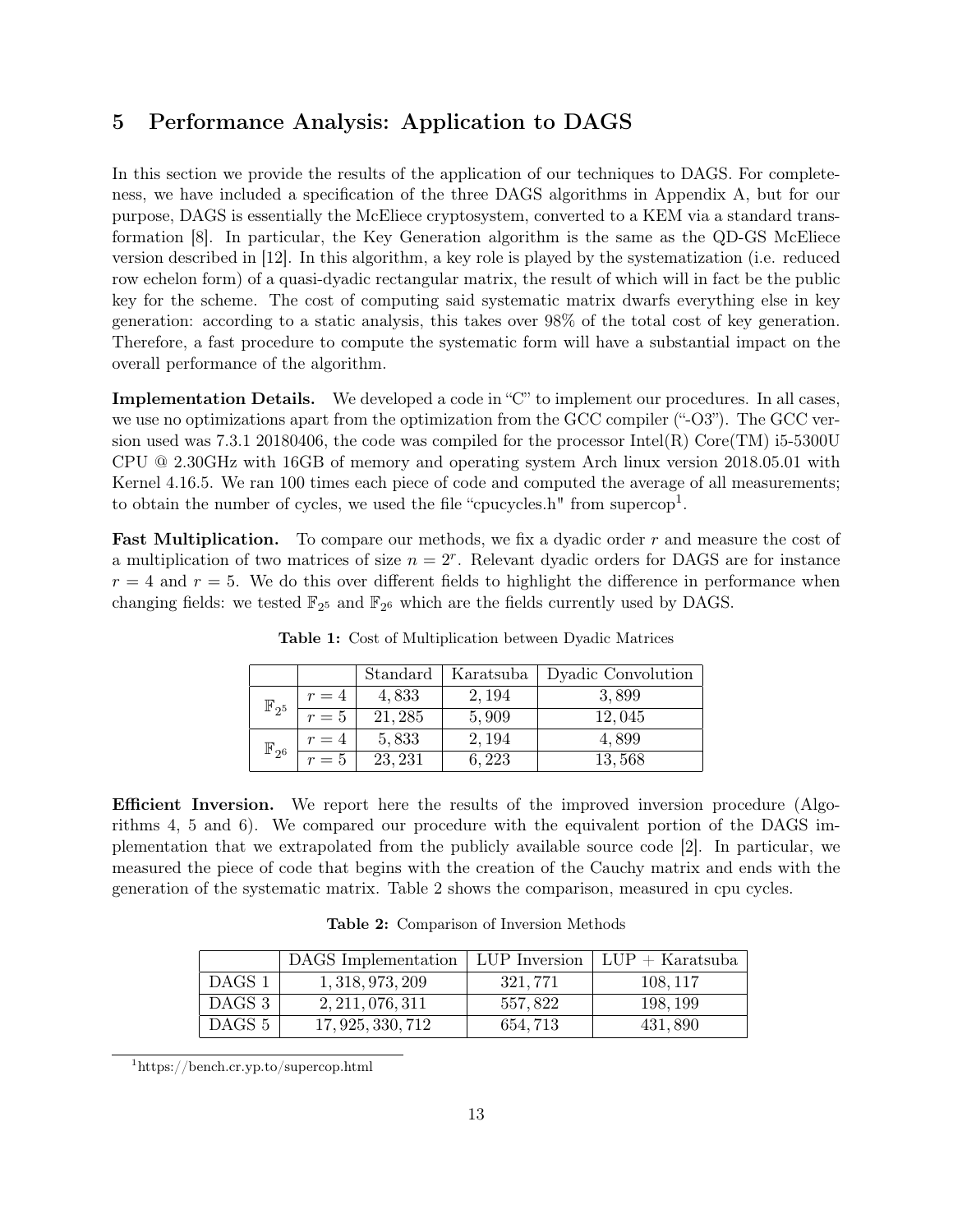# References

- [1] https://csrc.nist.gov/projects/post-quantum-cryptography/post-quantum-cryptographystandardization.
- [2] https://git.dags-project.org/dags/dags.
- [3] G. Banegas, P. S. L. M. Barreto, B. O. Boidje, P. Cayrel, G. N. Dione, K. Gaj, C. T. Gueye, R. Haeussler, J. B. Klamti, O. Ndiaye, D. T. Nguyen, E. Persichetti, and J. E. Ricardini, "DAGS: key encapsulation using dyadic GS codes," IACR Cryptology ePrint Archive, vol. 2017, p. 1037, 2017. [Online]. Available: http://eprint.iacr.org/2017/1037
- [4] E. Berlekamp, R. McEliece, and H. van Tilborg, "On the inherent intractability of certain coding problems (corresp.)," Information Theory, IEEE Transactions on, vol. 24, no. 3, pp. 384 – 386, may 1978.
- [5] J. R. Bunch and J. E. Hopcroft, "Triangular factorization and inversion by fast matrix multiplication," Mathematics of Computation, vol. 28, no. 125, pp. 231–236, 1974.
- [6] P. Cayrel, G. Hoffmann, and E. Persichetti, "Efficient implementation of a cca2-secure variant of mceliece using generalized srivastava codes," in Public Key Cryptography - PKC 2012 - 15th International Conference on Practice and Theory in Public Key Cryptography, Darmstadt, Germany, May 21-23, 2012. Proceedings, ser. Lecture Notes in Computer Science, M. Fischlin, J. A. Buchmann, and M. Manulis, Eds., vol. 7293. Springer, 2012, pp. 138–155. [Online]. Available: https://doi.org/10.1007/978-3-642-30057-8\_9
- [7] M. N. Gulamhusein, "Simple matrix-theory proof of the discrete dyadic convolution theorem," Electronics Letters, vol. 9, no. 10, pp. 238–239, 1973.
- [8] D. Hofheinz, K. Hövelmanns, and E. Kiltz, "A modular analysis of the Fujisaki-Okamoto transformation," Cryptology ePrint Archive, Report 2017/604, 2017, http://eprint.iacr.org/2017/ 604.
- [9] A. Karatsuba and Y. Ofman, Multiplication of Multidigit Numbers by Automata, 01 1963.
- [10] R. J. McEliece, "A public-key cryptosystem based on algebraic coding theory," Deep Space Network Progress Report, vol. 44, pp. 114–116, Jan. 1978.
- [11] R. Misoczki and P. S. L. M. Barreto, "Compact mceliece keys from goppa codes," in Selected Areas in Cryptography, 2009, pp. 376–392.
- [12] E. Persichetti, "Compact mceliece keys based on quasi-dyadic srivastava codes," Journal of Mathematical Cryptology, vol. 6, no. 2, pp. 149–169, 2012.
- [13] P. W. Shor, "Polynomial-time algorithms for prime factorization and discrete logarithms on a quantum computer," SIAM Journal on Computing, vol. 26, no. 5, pp. 1484–1509, 1997.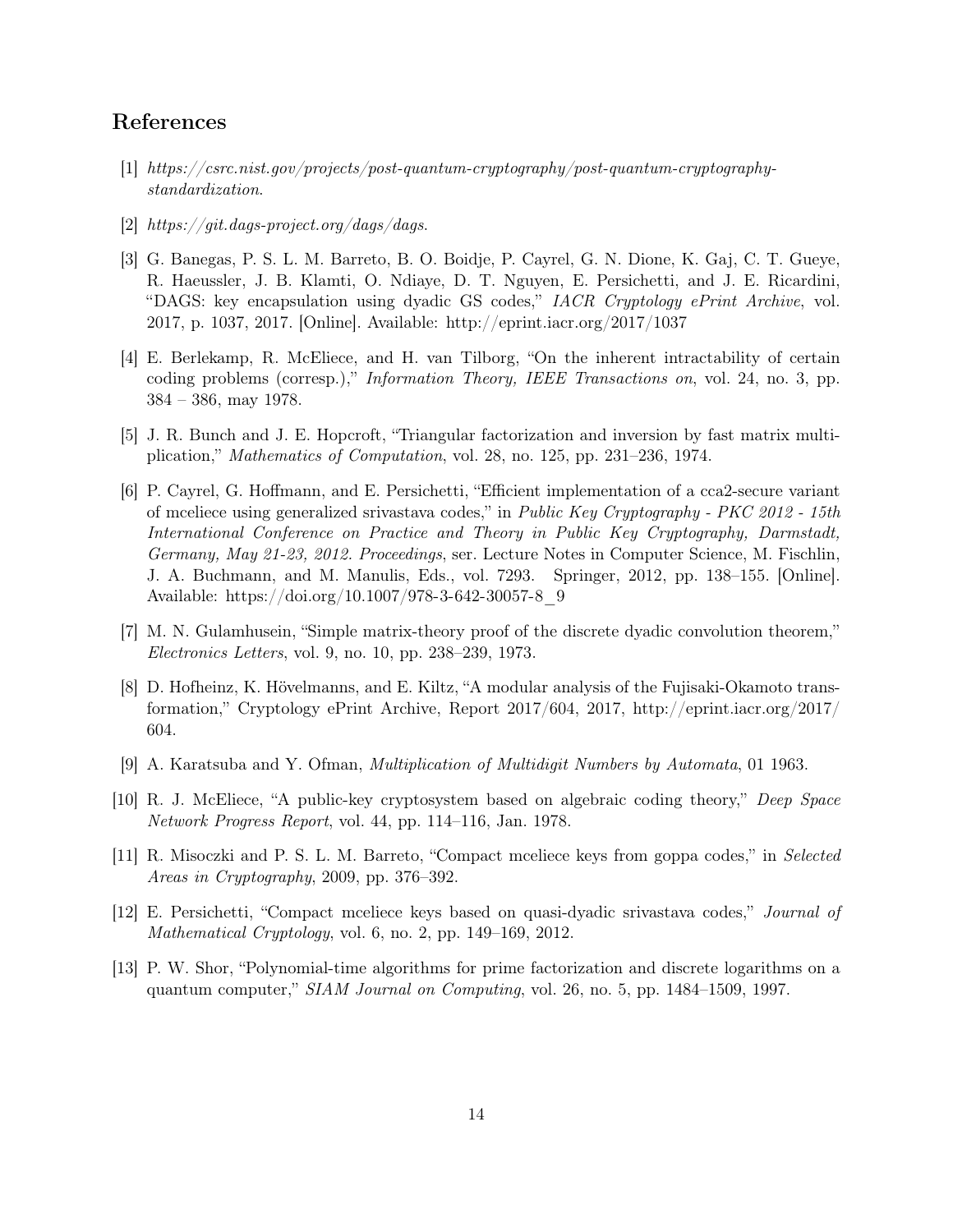## A DAGS Algorithms

We briefly describe the three algorithms that define DAGS. Generalized Srivastava codes are defined by parameters s and t, where in our case  $\log s$  is the dyadic order; the codes in use have length  $n = n<sub>0</sub>s$  and dimension  $k = k<sub>0</sub>s$  where  $n<sub>0</sub>$  and  $k<sub>0</sub>$  are the number of dyadic blocks. Other parameters are the cardinality of the base field  $q$  and the degree of the field extension  $m$ . In addition, we have  $k = k' + k''$ , where k' is arbitrary and set to be "small".

The key generation process uses the following fundamental equation

$$
\frac{1}{h_{i\oplus j}} = \frac{1}{h_i} + \frac{1}{h_j} + \frac{1}{h_0}
$$
\n(14)

which guarantees we can build a dyadic matrix, with signature  $\mathbf{h} = (h_0, h_1, \ldots, h_{n-1})$ , which is also a Cauchy matrix, i.e. a matrix  $C(\mathbf{u}, \mathbf{v})$  with components  $C_{ij} = \frac{1}{u_i - v_j}$ . In [11] it is proved that we can use the fundamental equation to choose a support and polynomial for a Goppa code such that this dyadic Cauchy matrix is a parity-check matrix for the code.

#### Key Generation

- 1. Generate dyadic signature h according to the fundamental equation.
- 2. Build the vectors  $(\mathbf{u}, \mathbf{v})$  that define the Cauchy matrix (again using the equation).
- 3. Form Cauchy matrix  $\hat{H}_1 = C(\mathbf{u}, \mathbf{v}).$
- 4. Build  $\hat{H}_i$ ,  $i = 2, \ldots t$ , by raising each element of  $\hat{H}_1$  to the power of i.
- 5. Superimpose blocks  $\hat{H}_i$  in ascending order to form matrix  $\hat{H}$ .
- 6. Generate scaling vector **z** by sampling elements  $z_i$  in  $\mathbb{F}_{q^m}$  with  $z_{is+j} = z_{is}$  for  $i = 0, \ldots, n_0-1$ ,  $j = 0, \ldots, s - 1.$

7. Set 
$$
y_j = \frac{z_j}{\prod_{i=0}^{s-1} (u_i - v_j)^t}
$$
 for  $j = 0, ..., n-1$  and  $\mathbf{y} = (y_0, ..., y_{n-1})$ .

- 8. Form  $H = \hat{H} \cdot \text{Diag}(\mathbf{z})$ .
- 9. Project H onto  $\mathbb{F}_q$  using the co-trace function: call this  $H_{base}$ .
- 10. Write  $H_{base}$  in systematic form  $(A | I_{n-k})$ .
- 11. The public key is the generator matrix  $G = (\mathbf{I}_k | A^T)$ .
- 12. The private key is the pair  $(v, y)$ .